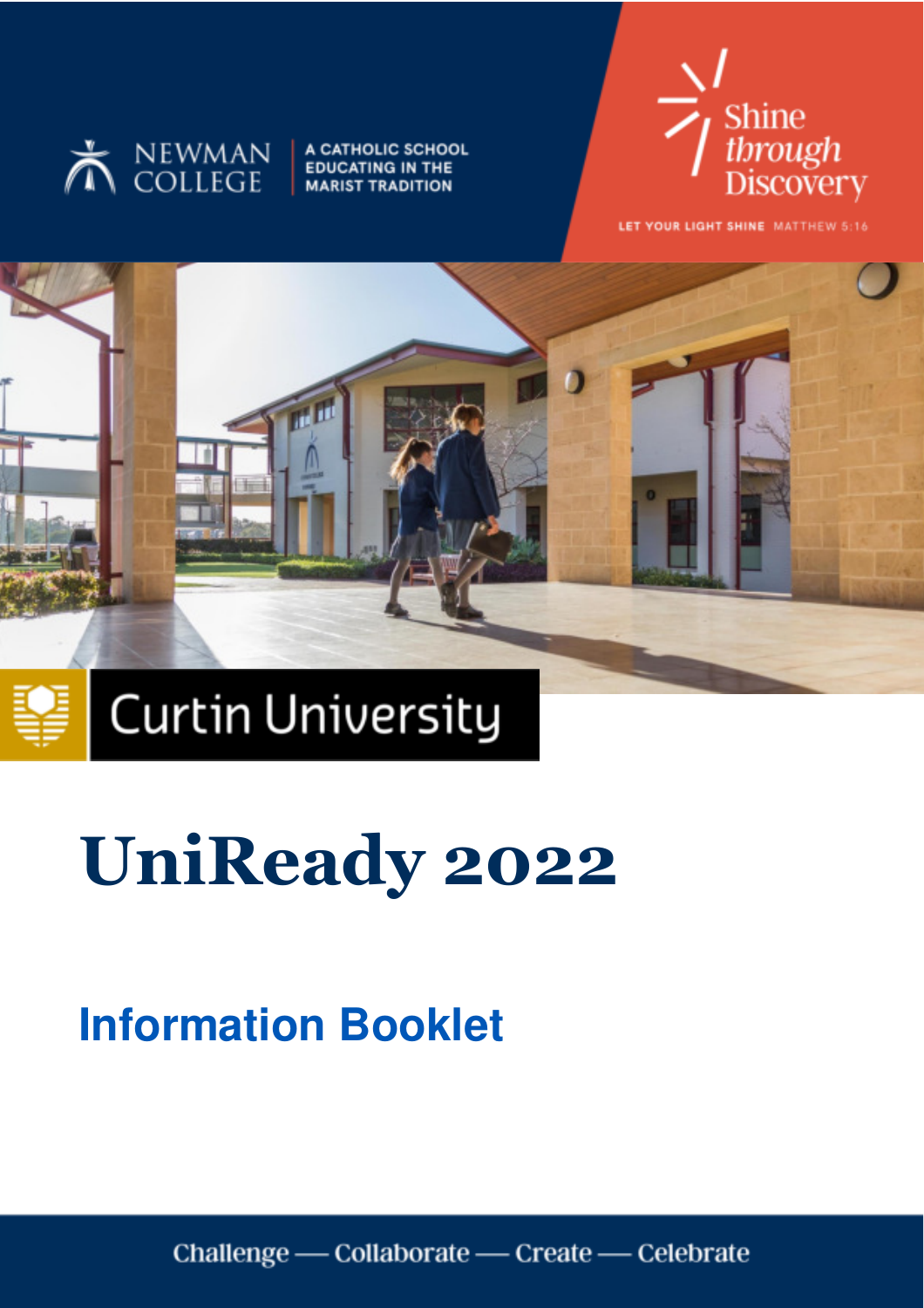

# **Contents**

| Which University degrees can be accessed via the UniReady Program? 4       |
|----------------------------------------------------------------------------|
|                                                                            |
|                                                                            |
|                                                                            |
|                                                                            |
| If I am changing out of the ATAR Pathway, can I keep some ATAR subjects? 6 |
| Can I do work experience and/or a VET Certificate as well as UniReady? 6   |
|                                                                            |
|                                                                            |
|                                                                            |
|                                                                            |
|                                                                            |
|                                                                            |
|                                                                            |
|                                                                            |
|                                                                            |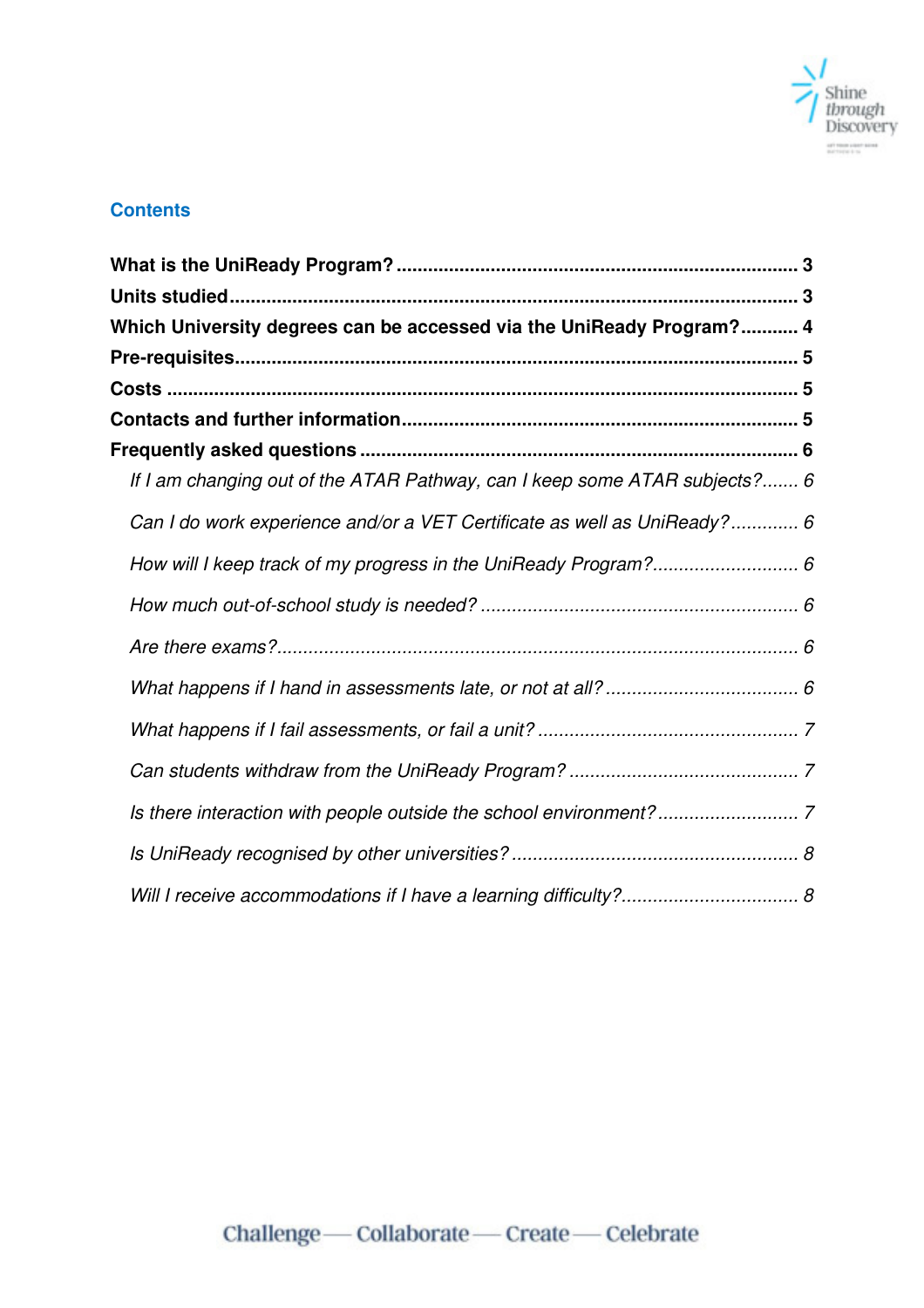

# <span id="page-2-0"></span>**What is the UniReady Program?**

The UniReady Program is a **university enabling program**, providing a pathway for non-ATAR students into selected degrees at various universities.

Enabling programs are normally accessed by students after they finish their Year 12 studies, however, Newman College and Curtin University have entered into a partnership that allows the College to deliver the UniReady Program to Year 12 students. Eligible Year 12 students can select the UniReady Program as one of their school subjects and undertake the UniReady Program whilst still at school.

Upon completion of the UniReady Program, students are awarded a notional ATAR of 70 which can then be used to satisfy the entry criteria for a range of degrees at Curtin University and other universities.

#### <span id="page-2-1"></span>**Units studied**

Students undertaking the UniReady Program undertake 4 units. Each unit is studied for approximately 7 weeks.

Two units are compulsory:

- PWRP0001 Introduction to Academic Writing
- COMS0002 Introduction to Communications

Students can then select two further units from the choices below:

- HUMN0001 Introduction to Humanities
- MGMT0001 Introduction to Commerce
- BIOL0001 Introduction to Health Sciences
- MATH0003 **Applied Mathematics**

Students will be provided with a schedule of topics and assessments to assist in planning their progress through the units.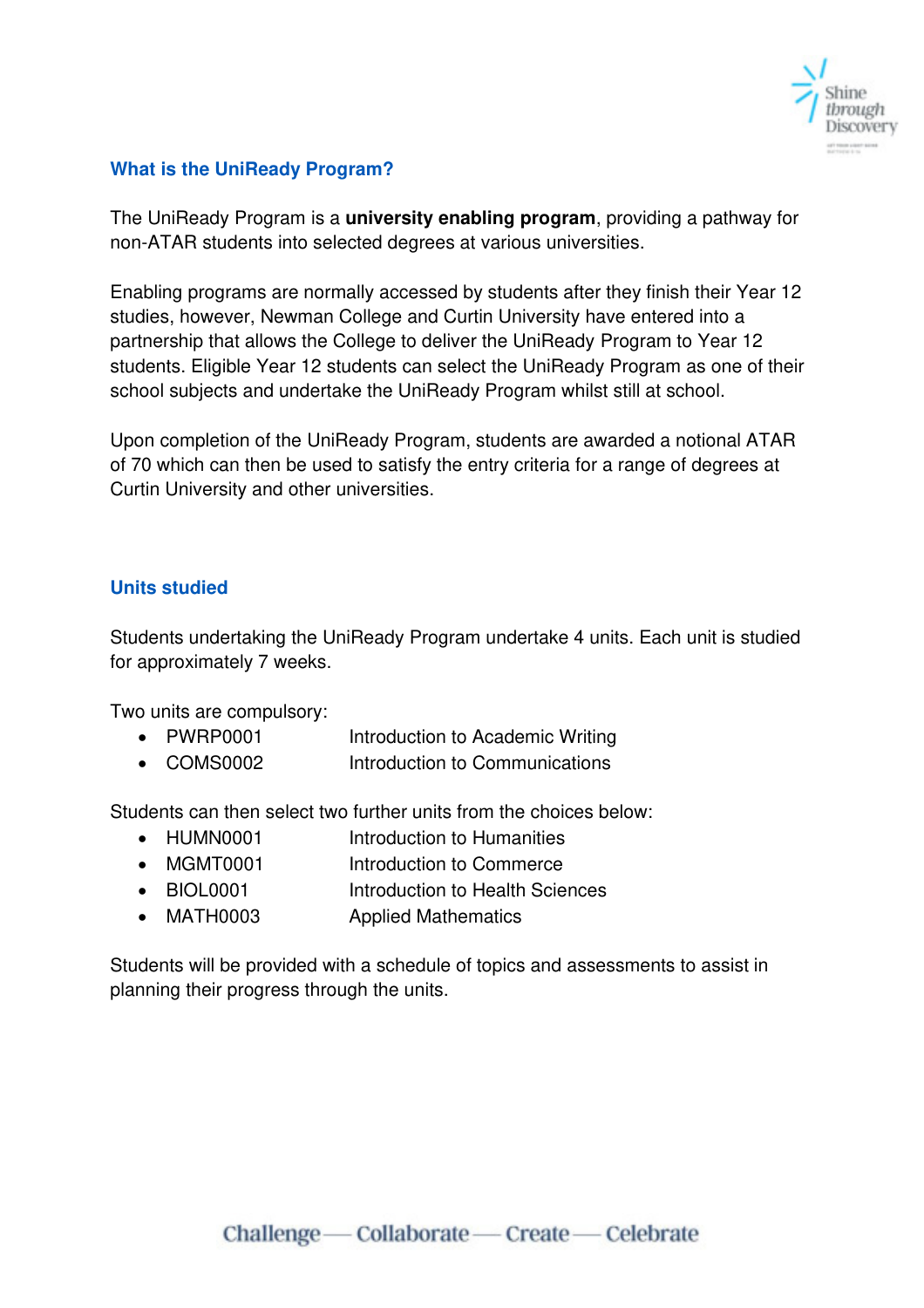

# <span id="page-3-0"></span>**Which University degrees can be accessed via the UniReady Program?**

A large number of bachelor-level degrees can be accessed via the UniReady Program. The examples below are eligible degrees at Curtin University only. Other Universities have additional degree courses that can be entered via UniReady. **Some courses also have ATAR prerequisite subjects, please check or ask if unsure.** 

Agribusiness (Bachelor of Agribusiness) Animation and Game Design (Bachelor of Design) Anthropology and Sociology (Bachelor of Arts) Applied Geology (Bachelor of Science) Architecture (Bachelor of Applied Science) Biomedical Sciences (Bachelor of Biomedical Sciences) Business Administration (Bachelor of Commerce) Coastal and Marine Science (Bachelor of Science) Commerce (Bachelor of Commerce) Construction Management (Bachelor of Applied Science) Digital Experience and Interaction Design (Bachelor of Design) Education: Early Childhood / Primary / Secondary (Bachelor of Education) Environmental Science (Bachelor of Science) Exercise and Sport Science (Bachelor of Science) Fashion Design (Bachelor of Design) Fine Arts (Bachelor of Creative Arts)

Geography (Bachelor of Arts) Graphic Design (Bachelor of Design) Health Promotion (Bachelor of Science) Health Promotion and Health and Safety (Bachelor of Science) Health Sciences (Bachelor of Science) Interior Architecture (Bachelor of Applied Science) International Relations (Bachelor of Arts) Journalism (Bachelor of Arts) Mine and Engineering Surveying (Bachelor of Science) Multidisciplinary Science (Bachelor of Science) Nursing (Bachelor of Science) Professional Writing and Publishing (Bachelor of Arts) Psychology (Bachelor of Psychology) Psychology and Human Resource Management (Bachelor of Science) Screen Arts (Bachelor of Creative Arts) Social Work (Bachelor of Social Work) Theatre Arts (Bachelor of Creative Arts) Urban and Regional Planning (Bachelor of Arts)

Please note that eligible courses can change from time to time. Curtin University maintains a current list of eligible courses at:

[https://futurestudents.curtin.edu.au/undergraduate/pathways/enabling](https://futurestudents.curtin.edu.au/undergraduate/pathways/enabling-programs/uniready/)[programs/uniready/](https://futurestudents.curtin.edu.au/undergraduate/pathways/enabling-programs/uniready/)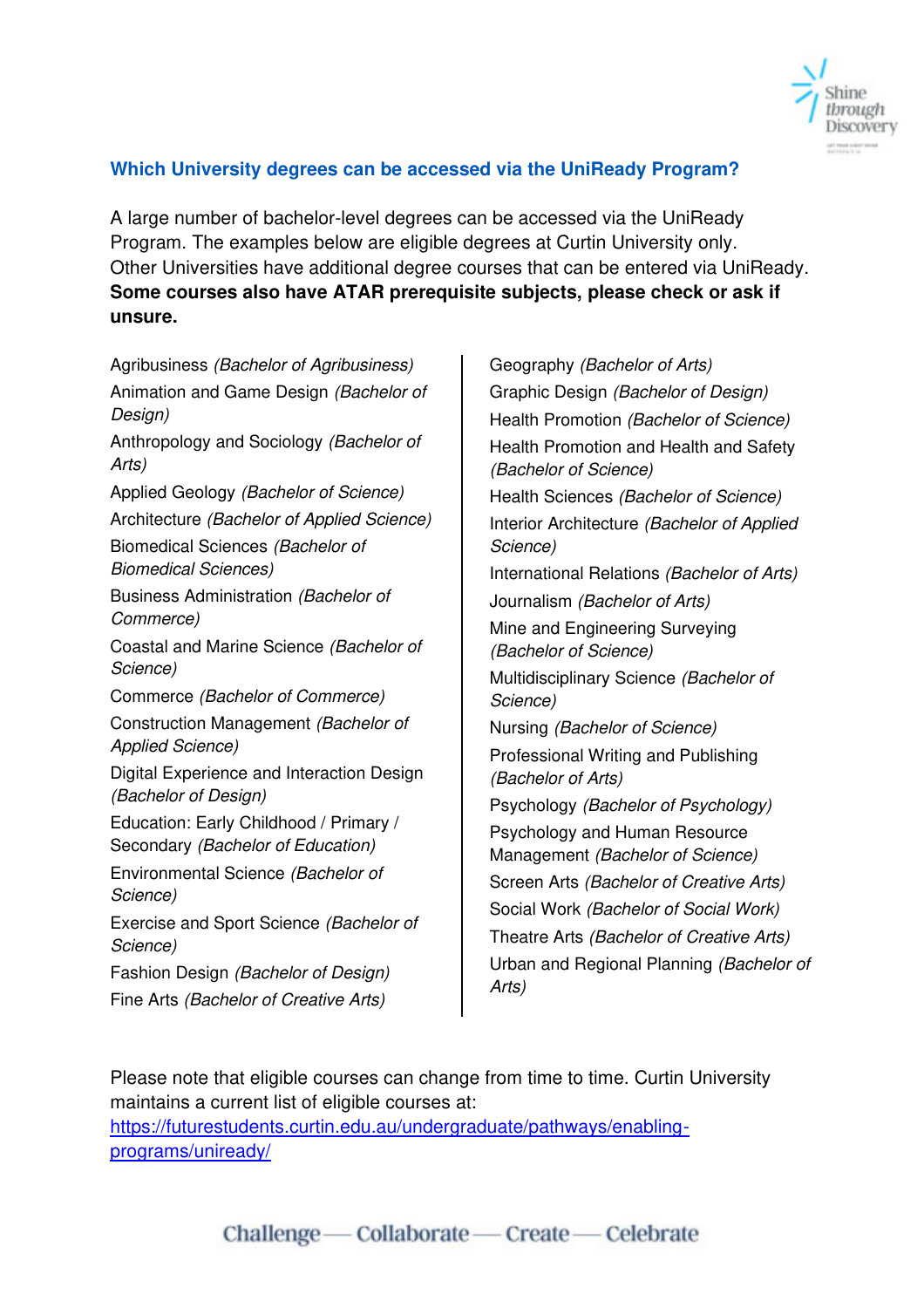

# <span id="page-4-0"></span>**Pre-requisites**

Before being accepted for entry into the UniReady Program, students must meet certain academic pre-requisites:

**For ATAR Pathway students:** Mostly C grades in all ATAR subjects.

**For General Pathway students:** Mostly B grades, and 60% or above in English

Students must also provide the names of two College staff who can supply a positive recommendation attesting to their maturity and responsibility.

# <span id="page-4-1"></span>**Costs**

The total cost of participation in the UniReady Program is \$600 per student. Of this cost, the College will pay 50% (that is, \$300 per student) and the remaining \$300 is charged to families. Thus, the total cost to families is \$300.

# <span id="page-4-2"></span>**Contacts and further information**

For further information, please contact:

Justin Farley **Pathways Coordinator** T: 9204 9457 E: pathways@newman.wa.edu.au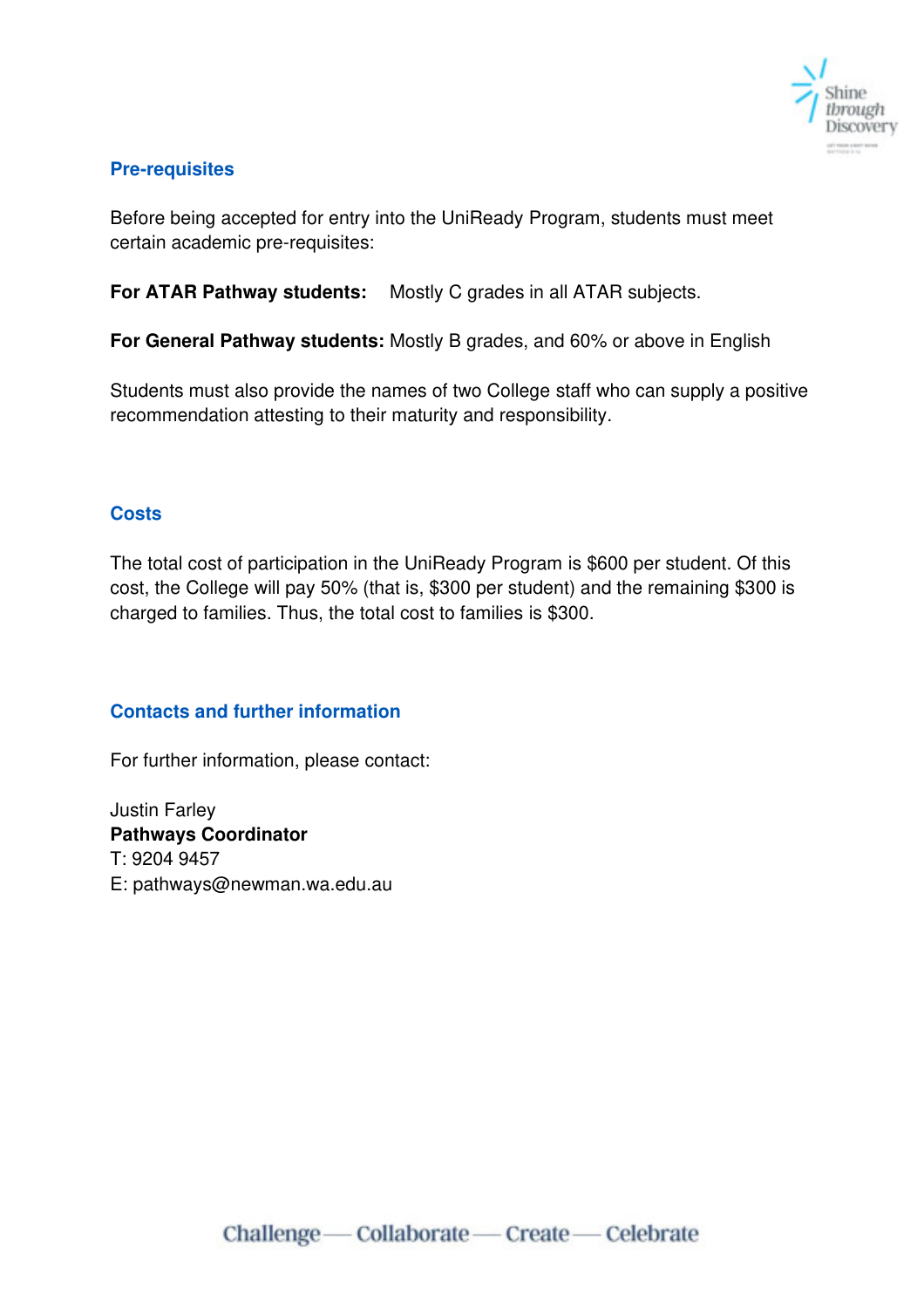

#### <span id="page-5-0"></span>**Frequently asked questions**

#### <span id="page-5-1"></span>If I am changing out of the ATAR Pathway, can I keep some ATAR subjects?

Yes, students can do this. Sometimes a student might need to remain enrolled in 1-2 ATAR subjects in order to meet prerequisites for entry to a particular degree at University.

# <span id="page-5-2"></span>Can I do work experience and/or a VET Certificate as well as UniReady?

Yes, students can do this. However, they must be sure to catch up on any work missed whilst absent for work experience and/or VET study.

#### <span id="page-5-3"></span>How will I keep track of my progress in the UniReady Program?

The College will provide a schedule for course content and assessments, but students are responsible for their own progress. This is reflective of the University environment. Students will submit assessments regularly and the marks will be published on Seqta and also via the Curtin University Information Portal (Blackboard).

# <span id="page-5-4"></span>How much out-of-school study is needed?

The UniReady Program requires a substantial time commitment. Students will have approximately 5 hours of classroom time allocated to the program and are expected to commit to a similar amount of time for homework and preparation.

On occasions, tutorials and workshops will be offered during Homework Club hours. Students are expected to make every effort to attend the scheduled times.

#### <span id="page-5-5"></span>Are there exams?

Students will be required to undertake some formal examinations throughout the year. Students participating in the UniReady Program will undertake these examinations during the regular College examination periods.

#### <span id="page-5-6"></span>What happens if I hand in assessments late, or not at all?

An academic penalty will be applied by Curtin University if assessments are not submitted, or submitted after the due date without an approved extension. Failure to submit assessments will lead to the student failing the UniReady Program.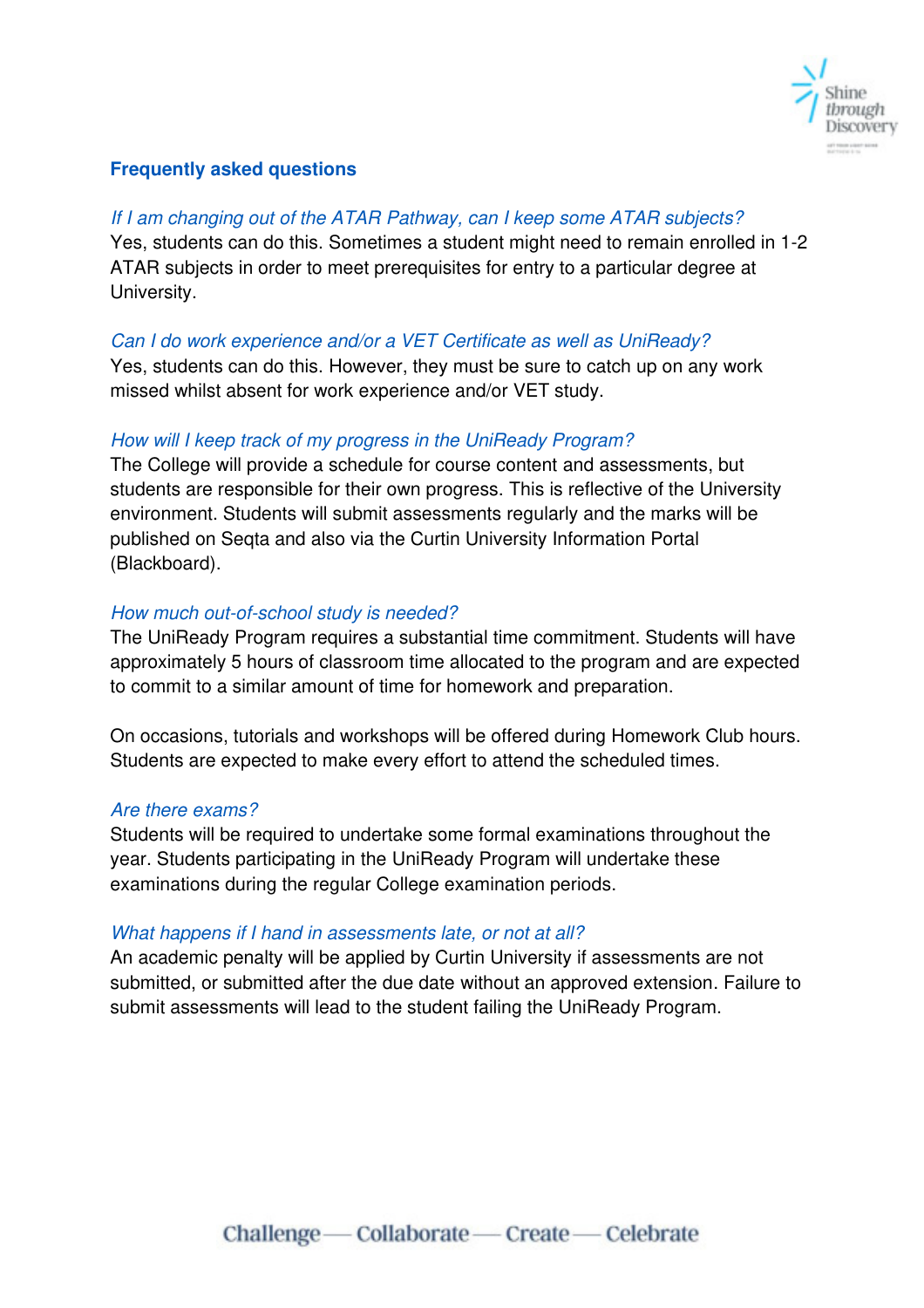

#### <span id="page-6-0"></span>What happens if I fail assessments, or fail a unit?

Students must pass all 4 units in order to successfully complete the program. A 'Pass' grade is a mark greater than 50% averaged across the whole unit.

Students who fail a unit may be offered a 'further assessment', at the discretion of Curtin University. Achieving a certain mark in the further assessment will allow the student to pass the unit.

Students who fail a unit(s) and/or a further assessment will be required to repeat the unit(s) at Curtin University during the following year.

# <span id="page-6-1"></span>Can students withdraw from the UniReady Program?

Students are permitted to withdraw from the Program within the first three (3) weeks of the school year. In this case a refund of fees will be provided. After this time, withdrawal is still possible but no refunds can be made.

# <span id="page-6-2"></span>Is there interaction with people outside the school environment?

On occasions, students will be required to participate in discussion groups; these will typically be undertaken online and may include students from other schools. Assessments will be marked by a variety of markers, some of whom are external to the College (for example, teachers at other schools or Curtin University staff). Students will also have the opportunity to attend an excursion to Curtin University during school hours, for the purposes of presenting an assignment and also for a tour of the campus.